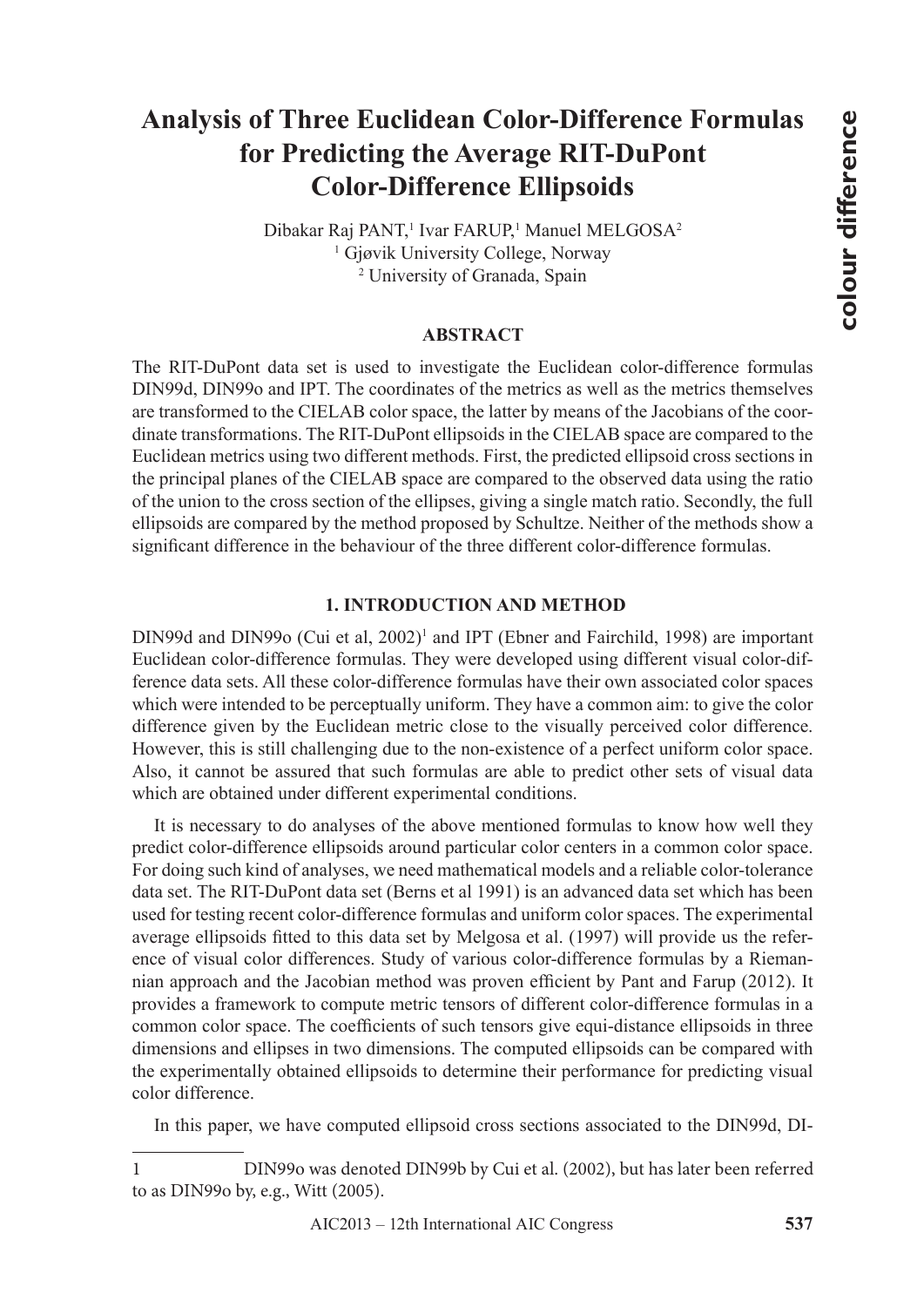**for an** IPT color-difference formulas in the three planes of the CIELAB color space,  $(a^*, b^*)$ ,  $(a^*, L^*)$  and  $(b^*, L^*)$ , respectively. They are compared with the average experimental RIT-DuPont ellipsoid cross sections by u *b\**)*,* (*a\*, L\**) and (*b\*, L\**), respectively. They are compared with the average experimental RIT-DuPont ellipsoid cross sections by using two different methods. The first method, proposed by Pant and Farup (2012) uses the ratio of the union to the intersection of the cross section ellipses to give a single match ratio, *R,* indicating how well two ellipses with a common center match each other. This is a robust method when we need to account for variations in the size, the shape and the orientation simultaneously for a pair of ellipses. The second method, proposed by Schultze (1972), is a measure for the average deviation of two ellipsoids  $(V_{AB})$ . The  $V_{AB}$  value expressed in terms of percentage gives the difference between the shapes and orientations of the two ellipsoids. It is also an indicator that tells us the average deviation of color differences.

#### **2. RESULTS AND DISCUSSION**

Figure 1 shows the computed ellipsoid cross sections of the DIN99d, DIN99o and IPT in the *(a\*, b\**) plane of the CIELAB color space. They are plotted on the top of the cross sections of the ellipsoids fitted at the RIT-DuPont centers in the same plane. The DIN99d ellipsoids are rotated at moderate blue, brilliant greenish blue and dark blue color centers as visually compared with the RIT-DuPont ellipsoids. In the case of DIN99o, they are rotated closely in the same direction as these color centers. However, the sizes of ellipsoids are smaller than the reference. The IPT ellipsoids in the same color centers are better both in the size and the rotation than predicted by previous two color difference formulas. For light brown, moderate reddish brown, and dark reddish orange, the DIN99d and the DIN99o seem to be better than the IPT. Similarly, in the grayish yellow green, moderate yellow and grayish purple centers, the IPT predicted ellipsoids look more similar to the reference than the ones predicted by the DIN99 formulas. In other color centers, the ellipsoids computed by the three formulas are similar.

In Figures 2 and 3, we can see computed ellipsoid cross sections of three formulas in (*a\*, L\**) and (*b\*, L\**) planes. The DIN99d and the DIN99o ellipsoids are having the same angle in the lightness direction for all 19 color centers, but the IPT ellipsoids have different angles for these color centers in the both planes. The shape and size of the DIN99o and IPT ellipsoids are closer to the reference ellipsoids in the color centers having dominant blue hue than the ones predicted by the DIN99d in the (*a\*, L*\*) plane. However, in the same plane, the DIN99d ellipsoids perform well to match the reference at brownish and reddish hue centers. For black color, the DIN99o matches well than the IPT and DIN99d. In the (*b\*, L\**) plane, the DIN99d and the DIN99o ellipsoid cross sections have a similar pattern of matching with the reference for all color centers.

We have computed matching ratio *R* of ellipsoid projections of all three planes for these formulas. The resulting *R* values are in the range  $.15 \leq R \leq .95$ . Figure 4 shows a box plot of the *R* values of the three metrics. In the plots, the median value is marked by the central horizontal lines. The notch indicates the 95% confidence interval of the median as computed by ANOVA, and the box is bounded by the upper and lower quartiles of the data. The range of data is shown by dashed line. We can see that median values of all three formulas are approximately similar, and that the confidence intervals are overlapping, indicating a nonsignificant difference between the three metrics. Indeed, the pair-wise statistical sign test of the *R* values shows that at a 95% confidence level, there is no significant difference between the performance of the DIN99d, DIN99o and IPT metrics in how well they predict the RIT-DuPont ellipsoids.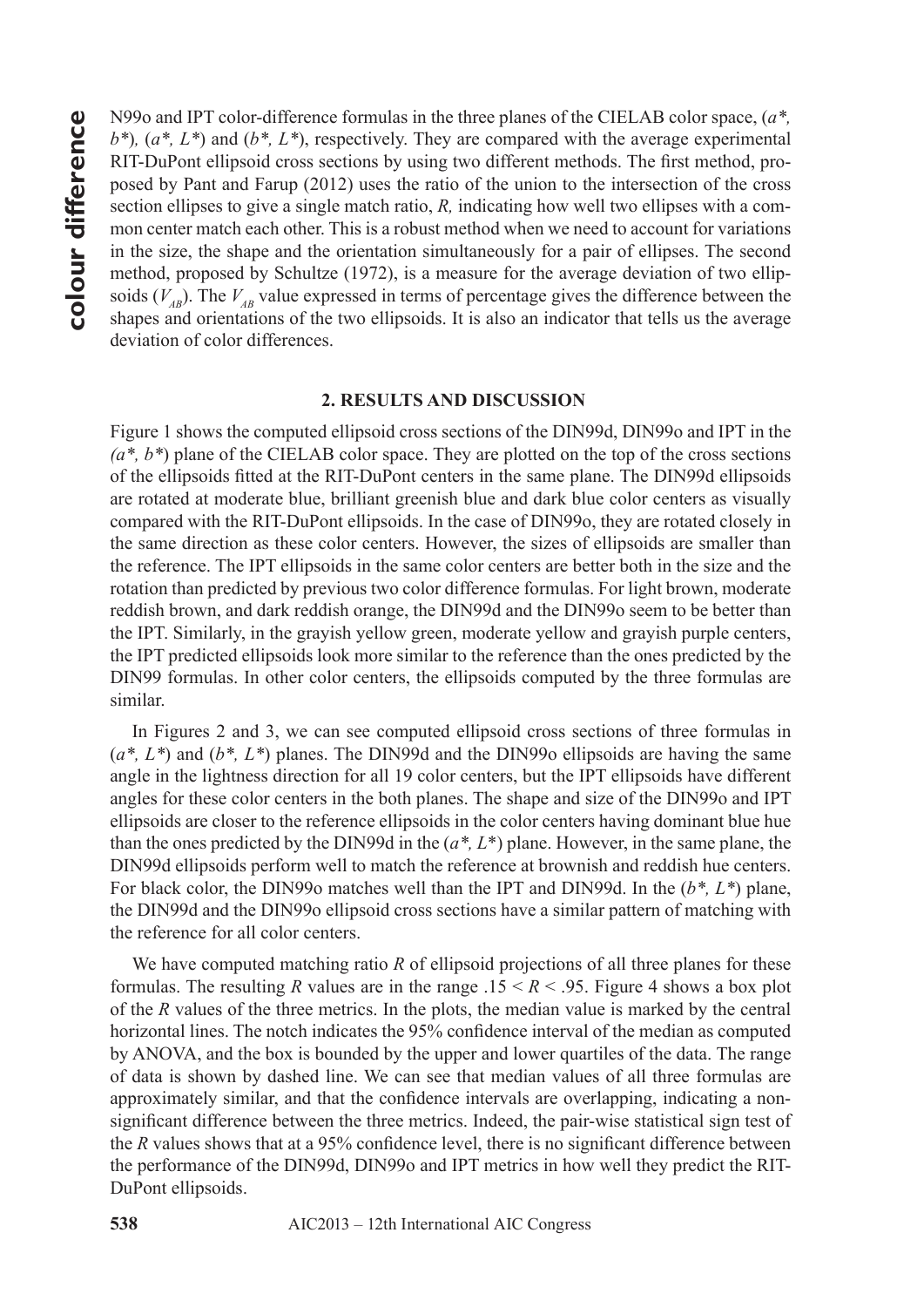

*Figure 1. Cross sections of the DIN99d, DIN99o and IPT ellipsoids in the (a\*, b\*) plane.*



*Figure 2. Cross sections of the DIN99d, DIN99o and IPT ellipsoids in the (a\*, L\*) plane.*



*Figure 3. Cross sections of the DIN99d, DIN99o and IPT ellipsoids in the (b\*, L\*) plane.*

Schultze's (1972) measure of deviation,  $V_{AB}$ , is calculated between computed ellipsoids and RIT-DuPont ellipsoids for three metrics using a correction factor  $F = 1$ . The value expressed in terms of percentage gives the difference between the shapes and orientations of the two ellipsoids. The resulting  $V_{AB}$  values of three metrics are close to each other:  $V_{AB,DIN99d}$  $= 10.12\%$ ,  $V_{AB,DIN990} = 9.13\%$ ,  $V_{AB,IPT} = 7.93\%$ , Also this indicates that the performances of the three metrics for predicting RIT-DuPont ellipsoids are similar.

## **3. CONCLUSION**

The analysis shows that there is no statistical significant difference between the three Euclidean metrics DIN99d, DIN99o and IPT with respect to how well they reproduce the RIT-DuPont ellipsoids as fitted by Melgosa et al. (1997).